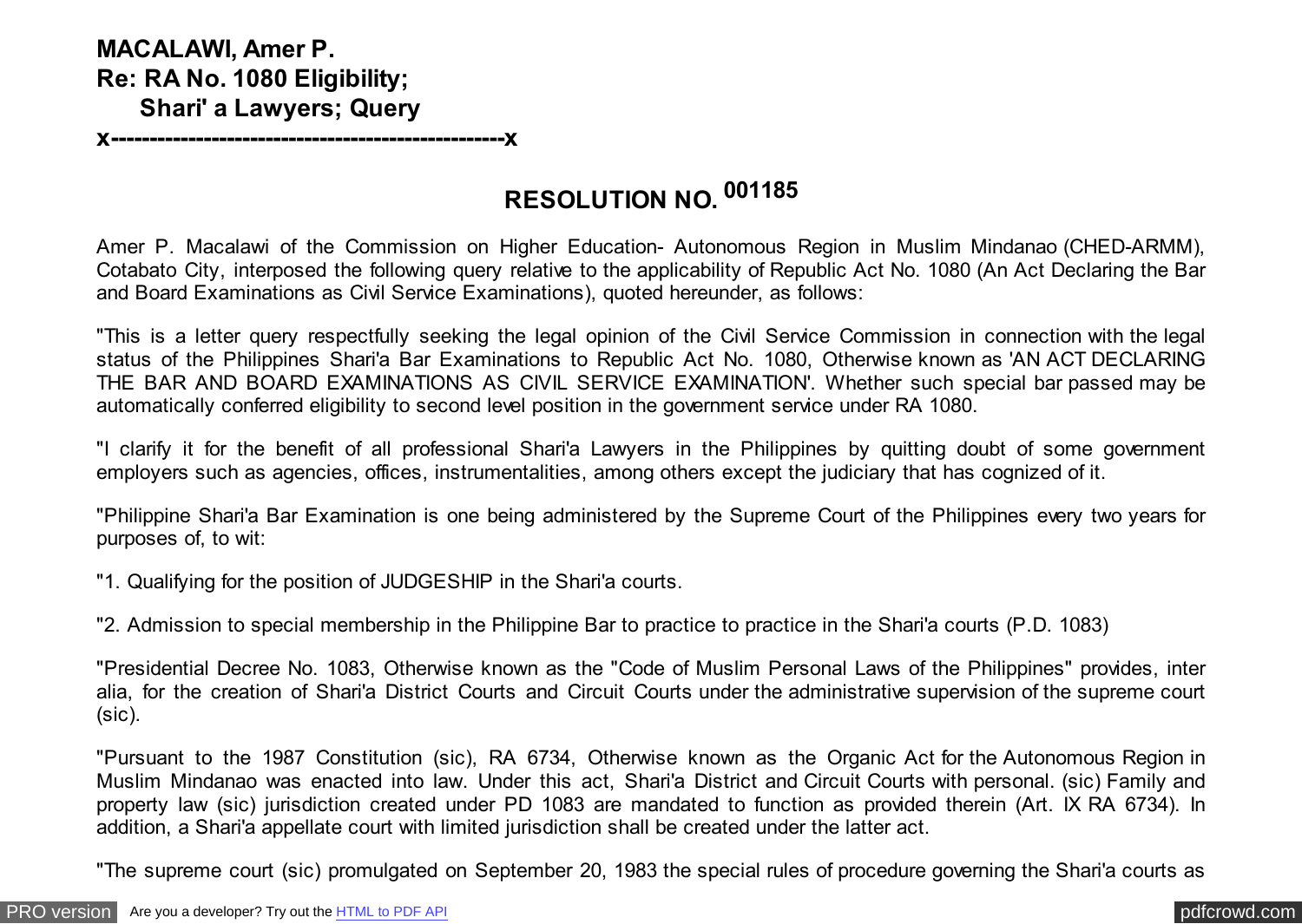in accordance with the provisions of PD 1083 and the Philippine constitution.

"In view of the foregoing, there is a clear manifestation that a Shari'a lawyer belongs to a distinct line of profession whose primary purpose is the pursuit of a learned art in the interest of public service. Gaining livelihood is merely incidental thereof. Practicing this profession include, among others, the rendition of services requiring knowledge and the Shari'a law principle and techniques to serve the interest of another with his/her consent. Said services include judicial and extra- judicial processes.

"Therefore, the nature and purpose of the Philippine Shari'a bar Examination aforecited satisfy the pertinent provisions of RA 1080. Hence, Shari'a BAR PASSER professionally known as SHARI'A LAWYER or COUNSELOR AT Shari'a law is considered first grade eligible suitable for appointment to second level positions in the civil service."

In an En Banc Resolution dated September 20, 1983, the Supreme Court approved the rules governing the conduct of the Special Bar Examinations for the Shari'a Courts and the Special Rules of Procedures in the Shari'a Courts (Ijra-at al Mahakim Al Shari'a). The particular provisions covering the Shari'a bar Examinations are as follows:

"Legal Basis

"No person shall be appointed Judge of the Shari'a Circuit Court unless he is a natural born citizen of the Philippines, at least twenty five years of age, and has passed an examination in the Shari'a and Islamic Jurisprudence (figh) to be given by the Supreme Court for admission to special membership in the Philippine Bar to practice in the Shari'a Courts (Art.152, PD 1083 otherwise known as the 'Code of Muslim Personal Laws of the Philippines'.)

"Persons Allowed to take the Special Bar Examinations

"A. Non-Lawyer

"1. All college degree holders who have completed the seminar on Islamic Law and Jurisprudence required and authorized by the Supreme Court;

"2. All college degree holders in Islamic Law and Jurisprudence of the AL-AZHAR UNIVERSITY and of other Islamic Institutions of the same category in other countries duly recognized by their respective government; and

"3. All graduates of Islamic Secondary Schools duly authorized by the Philippine Government where Islamic Law and Jurisprudence are taught as part of the curriculum and who have completed the seminar on Islamic Laws and Jurisprudence required and authorized by the Supreme Court.

"B. Lawyers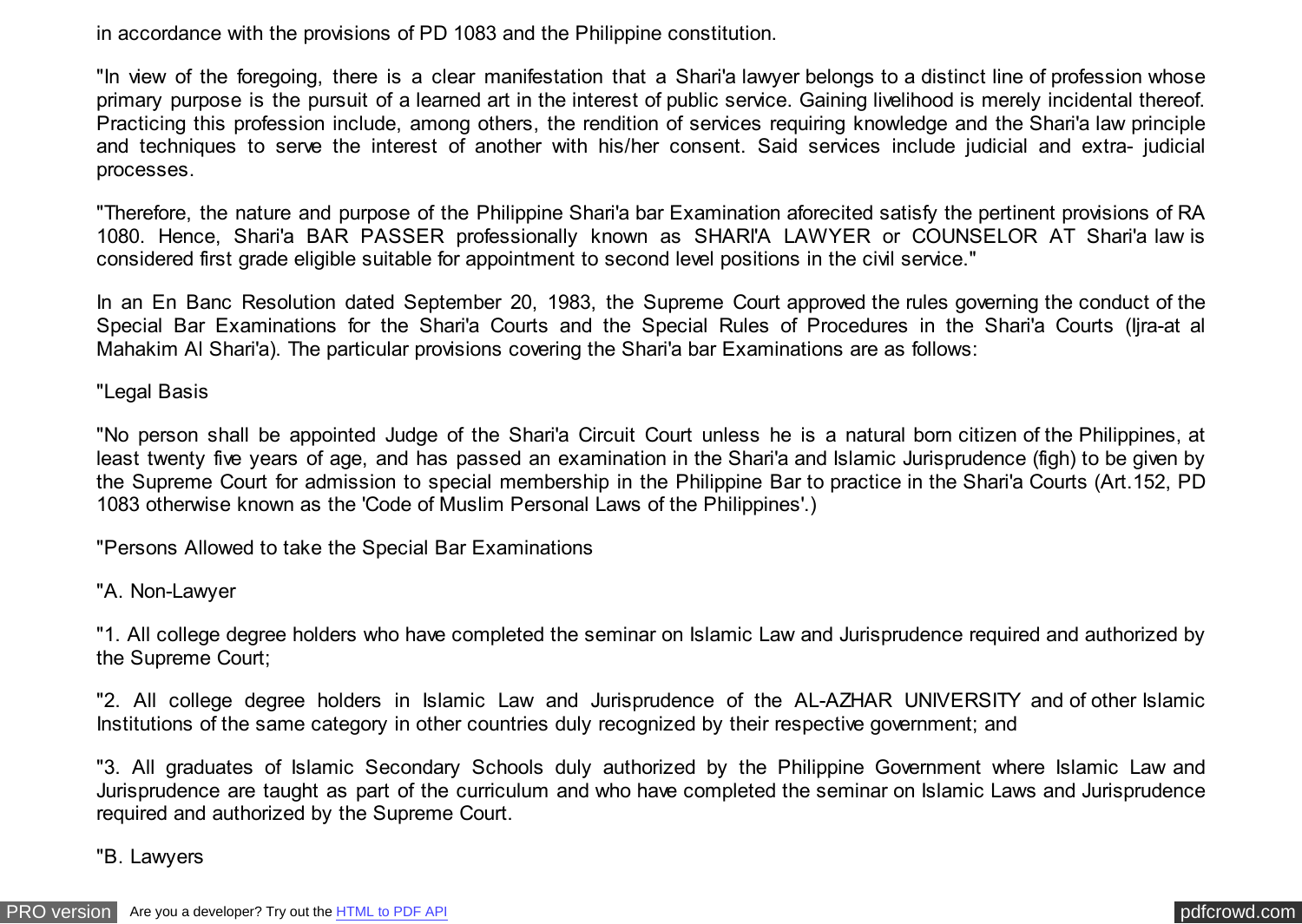"1. Members of the Philippine Bar who aspire to be appointed to any of the Shari'a Courts must first pass the examinations to be given by the Supreme Court for admission to Special membership in the Philippine Bar to practice in the Shari'a Courts."

Evidently, a college degree is not the controlling factor in allowing a person to take the Special bar Examinations (Shari'a Bar) for even a graduate of Islamic Secondary Schools (high school) may be allowed to take it provided, the applicant has completed the seminar on Islamic Law and Jurisprudence as required and authorized by the Supreme Court.

On the other hand, Section 1 of Republic Act No.1080 provides, as follows:

"SECTION 1. The bar examinations and the examinations given by the various board examiners of the Government are declared as civil service examinations, and shall for purposes of appointment to positions in the classified service the duties of which involve knowledge of the respective profession, except positions requiring highly specialized knowledge not covered by the ordinary board examinations, be considered as equivalent to the first grade regular examination given by the Bureau of Civil Service if the profession requires at least four years of study in college and the person has practiced his profession for at least two years, and as equivalent to the second grade regular examination if the profession requires less than four years of college study." (Underscoring ours)

To implement RA No. 1080, the Civil Service Commission promulgated CSC Memorandum Circular No. 6, series of 1990 which provides, in part, as follows:

"The CIVIL SERVICE COMMISSION in its Resolution No. 90073 dated January 22, 1990 adopted the policy that civil service eligibilities resulting from bar or board examinations, or assembled specialized written examinations conducted by the Civil Service Commission or departments or agencies with the assistance of, or in coordination with, the Civil Service Commission, and eligibilities granted under PD 907 as amended, and PD 997 shall be allowed for permanent appointment to corresponding levels of positions in the career service, training and experience and other requirements for the position prescribed in the approved qualification standards.

"To provide uniform interpretation and application of the said eligibilities, the following guidelines are hereby prescribed:

"1. Eligibilities resulting from specialized written examination conducted by the Civil Service Commission or departments or agencies with the assistance of, or in coordination with, the CSC or board or bar examination which require at least four (4) years of college studies shall be appropriate for appointment to first and second level positions not covered by examination as required by law, provided that the person appointed to these positions possess the education, training and experience and other qualifications required for the position.

## x x x

[PRO version](http://pdfcrowd.com/customize/) Are you a developer? Try out th[e HTML to PDF API](http://pdfcrowd.com/html-to-pdf-api/?ref=pdf) provided and the example of the HTML to PDF API posterior and the example of the example of the example of the example of the example of the example of the examp "3. The corresponding RA 1080 (Board/Bar) eligibilities shall be required for appointment to positions, the duties of which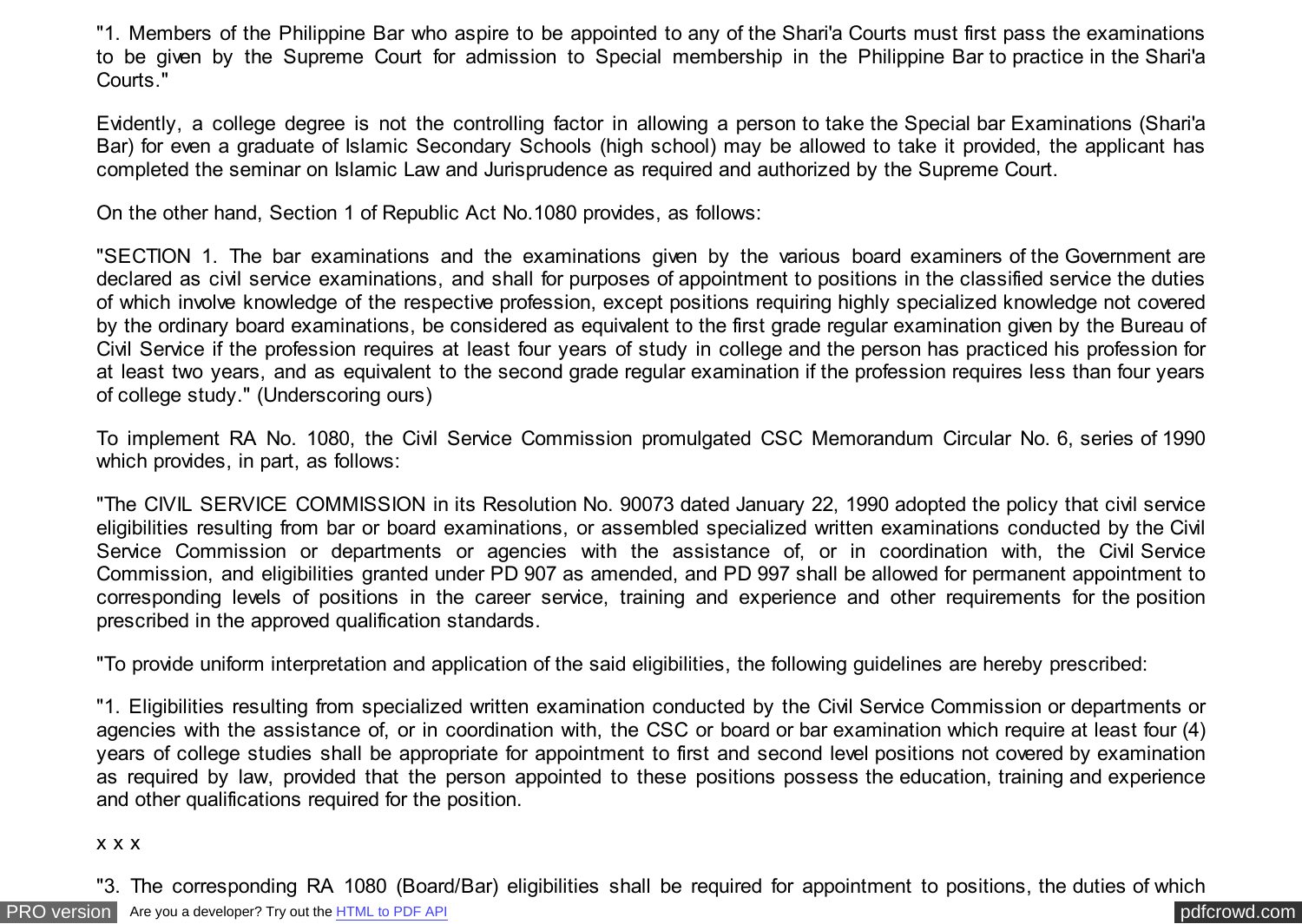constitutes practice of a profession regulated by the Philippine bar or board laws."

In light of the foregoing provisions, passing the Shari'a Bar Examinations conducted by the Supreme Court will not automatically bestow upon a person/examinee a civil service eligibility. It is still necessary that the latter meet the qualifications required of the position, specifically the educational requirement, before he can be issued eligibility. Accordingly, for not meeting the educational requirement, a graduate of Islamic Secondary Schools (high school) who passed the Shari' a Bar examinations cannot be considered as civil service eligible.

Further, in case eligibility is conferred, the same is appropriate to first and second level positions in the government except to those positions which need the passing of the bar or board examinations.

Thus, a Shari'a Bar eligibility is not appropriate to an Accountant, Engineer or Lawyer (except in the Shari'a court system) positions if it can be shown that the appointee lacks the necessary requirements, particularly education, specified in the Qualification Standards Manual.

WHEREFORE, the qualification requirements prescribed in the Qualification Standards Manual, particularly education, must first be met before a Shari'a Bar passer may be considered a civil service eligible.

Quezon City, May 22, 2000

## (SGD.)**JOSE F. ERESTAIN, JR.**

Commissioner

(SGD.)**CORAZON ALMA G. DE LEON**

Chairman

Attested by:

(SGD.)**ARIEL G. RONQUILLO**

FPG/A5/A8-macalawi(win-35)